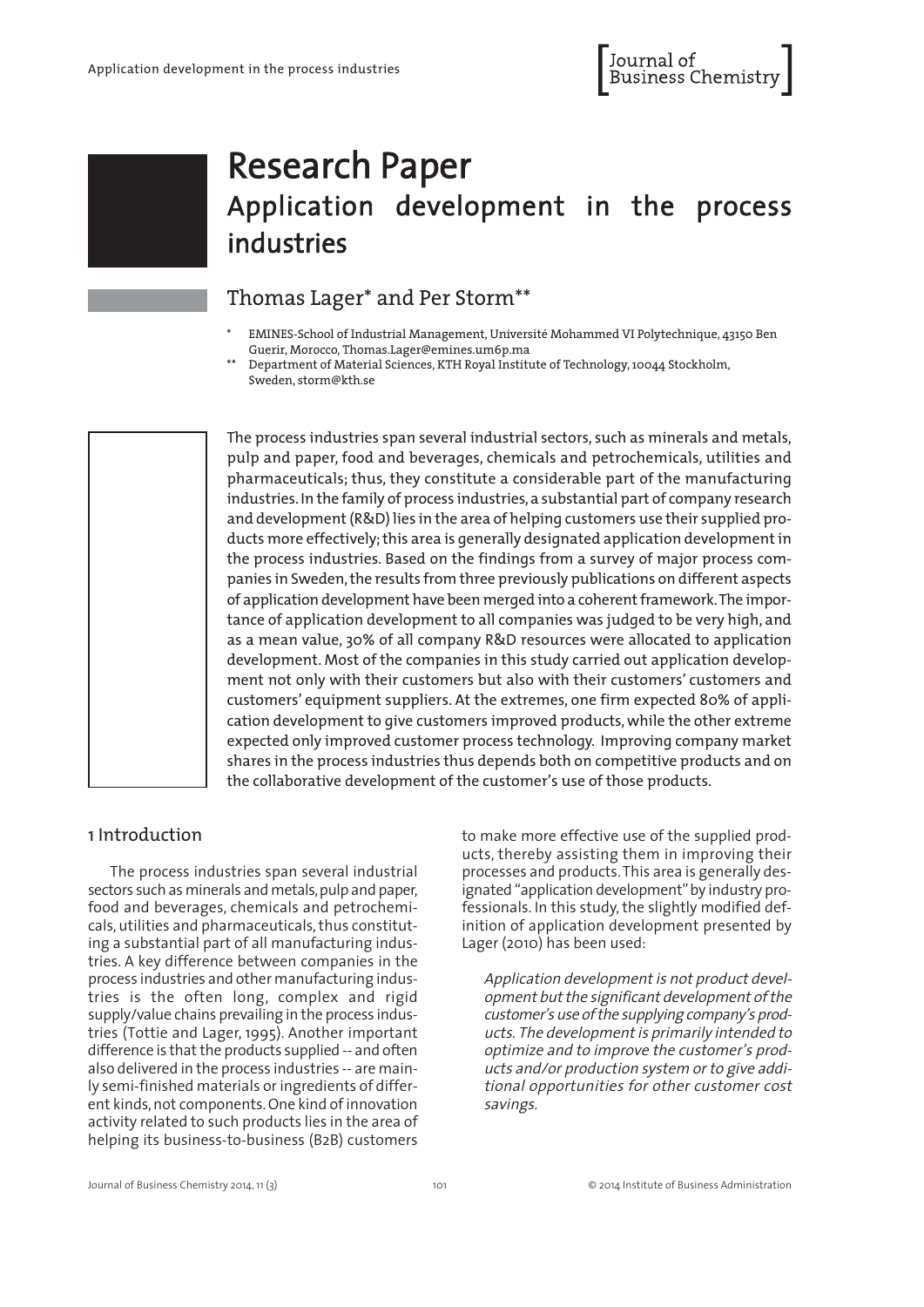Application development constitutes the identification of new application opportunities for a firm's existing products and sometimes also the potentially required adaptation of those to new application requirements. Therewith, it is positioned – from the perspective ofthe application-developing company – at the interface between incremental product development, new business development and marketing.

Application development in the process industries has thus far been scarcely researched, and an initial literature review of publications in this area resulted in surprisingly fewhits using the keywords "application development". The meagre results from the preliminary literature survey suggested that the concept needed to be grounded in another kind of conceptual framework, starting with previous research in the areas of inter-firm collaboration, open innovation, supply-chain collaboration and product-service integration (Chesbrough and Crowther, 2006, Schiele et al., 2011, Klioutch and Leker, 2011, Shankar et al., 2009).

The authors' own industrial experiences confirm that companies in the process industries have long since identified this area of development as one of industrial importance. However, there seems to be a scarcity of information or guidelines in academic or industrial publications on this subject area or on how to efficiently manage this kind of development activity. For this reason, a study was initiated in order to close this research gap and investigate different aspects of application development in the process industries with the aim of establishing a first-hand platform of knowledge for further research. Based on the empirical findings from this survey of major process companies in Sweden, the results from three previous publications (Lager and Storm, 2012, Lager and Storm, 2013) on different aspects of application development have been merged into a coherent framework. However interesting the findings from each previously published article did appear, this present review and analysis of the combined results not only emerged as a more holistic and usable industrial framework for company improvements but also created an overall perspective of this topical area to guide further research.The article is organized as follows: In the next section, a synthesis of the previously published articles has been made as a conceptual framework, followed by the research design and study population. The selected empirical findings from the total study are then presented, followed by a discussion of the results and a presentation of the managerial implications. Finally, the conclusions and areas for further research are put forward.

# 2 A conceptual framework

During tough economic times, companies need new ways to innovate, stimulate growth and drive revenues.By combining a product with service (service in the form of innovation) or vice versa, firms can improve their bottom and top lines (Miller, 1986).Customers increasingly demand integrated solutions that fit their individual needs instead of buying standardized physical goods.Value bundles are,thus,a mixture of physical products and intangible services (Becker et al., 2010), but in such hybrid offerings firms must comprehend which combination is most appropriate (Garcia and Bray,1997,Gauthier and Meyronin, 2011, Shankar et al., 2009). A study of the competitiveness of the Swedish process industry (Storm and Bellgran, 2006) noted the importance of the meta-product and customer services. A review of product-service packages found that the greater the degree to which firms customize their products, the more they tend to link products and services into packages; its conclusion was that customization enables firms to learn much more about clients'long-term needs (Marceau and Martinez,2002).This study also showed that many firms in all positions in the supply chains were, in fact, producing packages of goods and services and not just products alone. Services with a direct relation to industrial products are, thus, gaining importance in efforts to evolve from producers of goods to problem-solvers fortheir customers (Lay, 2002), and Rangan & Bowman (1992) also emphasize the service dimension for producers of commodity-like products. In the process industries, application development is one out of many services a product-supplying company can offer its customers, together with its products.

Figure 1 depicts this by the targeted supplier – customer relation representing a bundle of products and services (Lager and Blanco, 2010).There is, however, an important differentiating aspect between "application development" and normal "technical services"provided by the supplier, insofar as the first is an innovation activity related to existing or new products and the second is support based on already available technical knowhow,often addressing problems with malfunctioning existing products.Application development is, thus, a service provided by a supplier as an active involvement in the customer's process and product innovation activities. Referring to Figure 1, one can also note that application development is a service provided solely to B2B customers, since firms supplying products to consumers do not normally engage in application development activities. In Figure 1, application development is depicted as the relation between a supplier offunctional prod-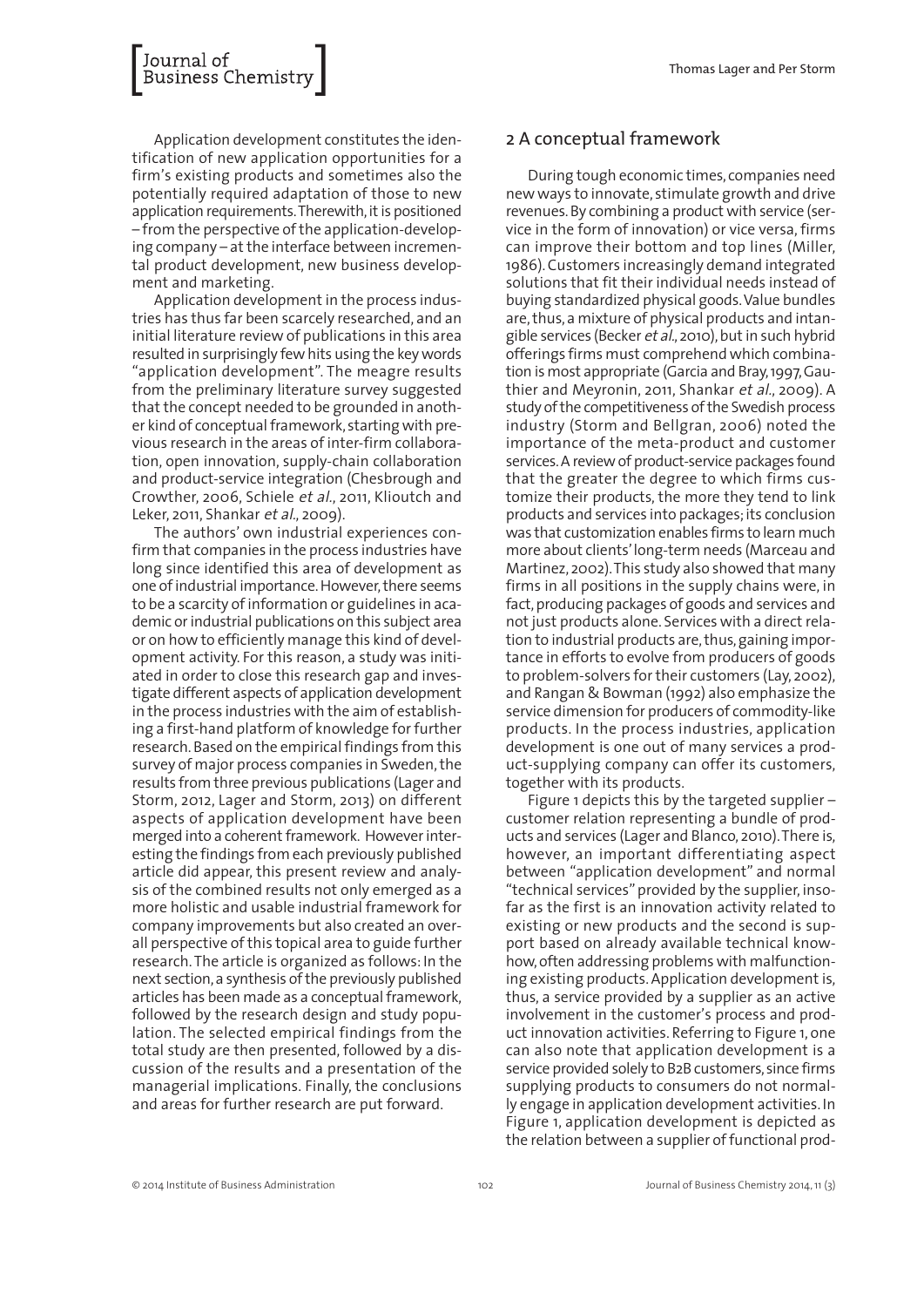

ucts and its customer.

However, it is also not uncommon that downstream commodity product suppliers actively engage in application development in order to secure a long-term market share. Because of that, application development is to be regarded not only as an industrial marketing tool but also as an important a vehicle for understanding customers' and customers'customers'present and future demands on supplied products. Some companies in the process industries are positioned in the middle of long industrial supply/value chains;forthis reason, there are a number of candidates for collaborative application development, which is further illustrated in the conceptual model in Figure 2.

Companies may carry out process development, product development and also application devel-

opment apart from other activities like applied research and technical support.The first and most obvious target for the supplier is, naturally, the immediate customers in the supply chain, but application development with the customer's equipment suppliers and end-users may be optional activities. Both functional product suppliers and some downstream and upstream commodity suppliers may benefit from application development. Accordingly, application development, as an institutionalized function in process industry firms,thus focuses on bridging the gap between a product supplier's knowledge ofthe product's performance scope and the customer's knowledge of its own production process requirements.However,depending on customer needs,application development may not only target the improved use ofthe supplied prod-







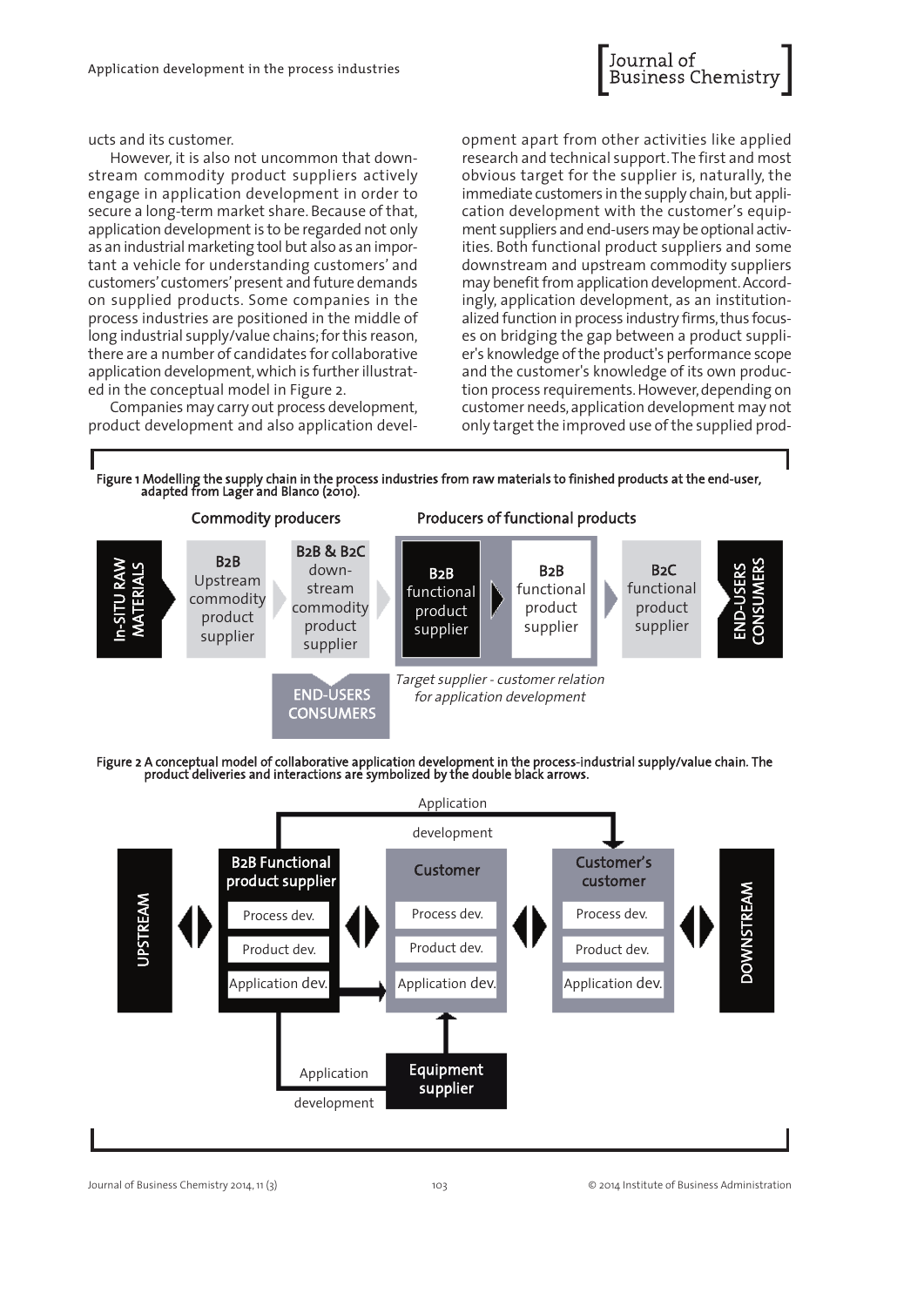

uct (process innovation) but can also target the improved properties of the customer's manufactured products (product innovation). The term "collaboration"between firms emphasizes a long-term, effective and continuous relationship between companies, as opposed to limited transactions and/or exchange ofinformation (Frishammar and Hörte, 2005). Regardless of collaboration mode, however, external collaboration as such has both advantages and disadvantages.Advantages include access to resources, economies of scale, risk and cost sharing, enhanced product development, learning and flexibility (Hamel, 1991). Disadvantages include loss of proprietary information, increased complexity in management issues, financial risks, increased resource dependence, and loss of flexibility (Hamel et al., 1989). Since there are both advantages and disadvantages to collaborations, it is important for firms both to identify their own expected outcomes (drivers) for carrying out application development and to clearly identify expected customer outcomes.

# 3 The study

Because of the scarce research in this topical area, an exploratory survey was considered as a proper research approach.

#### 3.1 Research design and study population

The questionnaire focused on descriptive information gathering, which is a normal approach when researching new topical areas (Yin,1994).Although the "population of interest" for the study is the global process industry,it was decided early in this research project to include only Swedish companies from the process industries;these companies became the selected "study population". Since this was an exploratory study, it was decided that the authors'first-hand knowledge of Swedish companies in the process industries would not only aid in the actual conduct ofthe survey but would also help to define the study population and facilitate contact with knowledgeable respondents in the companies. The selected companies were located in Sweden, not necessarily having their registered offices in Sweden, but with major production sites and other marketing and sales activities in that country. Only companies estimated to have substantial B2B activities were selected, and most of them had customers on the global market, but some had customers only on the European market. Many were major players within their respective industry sectors and had substantial application development activities. The selected companies are presented in Table 1. The industry sectors

included the forest, mineral, steel and chemical industries.The companies were positioned in their industry supply/value chain as either upstream or downstream companies. An upstream manufacturing company is either a producer starting with raw materials or a refiner of raw materials, often into commodities.The downstream producer may then start as a B2B customer for such products, often refining them into more functional products for B2B customers.

#### 3.2 The survey

The questionnaires were distributed after companies and suitable respondents had been located. In most cases, a named person within each company's R&D organization was contacted by telephone before the mailing, but in a few instances the respondents were simply contacted by e-mail with the questionnaire attached.The response rate was 74% out of a total mailing of 23 questionnaires. For some sectors of the Swedish process industries, the survey can be viewed as a census at the time ofthe inquiry,as all major companies in the Swedish forest and mineral industries responded.The questionnaire was answered by only one individual respondent in each company, but care was taken to identify a respondent with intimate knowledge in the area of application development. However, in some large multidivisional organizations with different products and customers, the answer from one respondent may represent only one part ofthe organization. Six respondents did not respond to the questionnaire even after several reminders.

#### 4 A synthesis of empirical findings

#### 4.1 Defining the "application development" concept

In the survey, it was important that all respondents answer the questionnaire starting from a common and well defined application development concept. Thus, it was necessary to propose such a definition in the first part of the questionnaire. The option of presenting alternative definitions or asking the respondents to use their own definition was, therefore, not feasible. In order not to give too much of a bias to the question about the proper definition of the application development concept, the respondents were encouraged afterwards both to comment on the definition used and to suggest alternative definitions.

There was very strong support for the proposed definition (Lager and Storm, 2013). Out of the 17 respondents who answered the question,14 agreed with the definition without adding any further sug-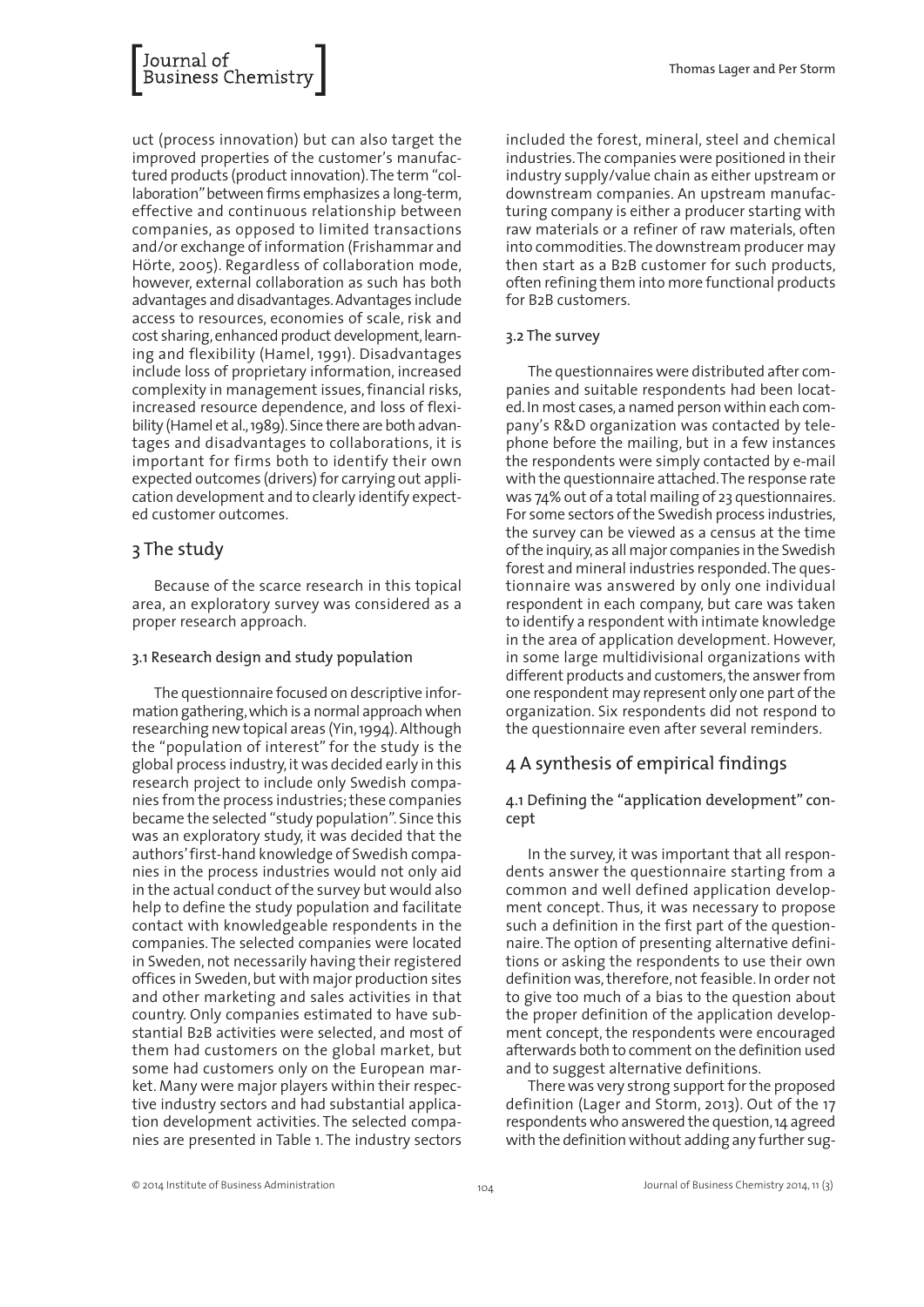

gestions or comments.Three respondents did not agree. However, two of those respondents did not reject it outright but suggested improvements. "May improve" was considered a bit too weak a formulation in the definition, and it was felt that the outcome of product improvements should be more strongly emphasized.

#### 4.2 The importance and execution of application development

The importance of innovation to long-term corporate survival and prosperity is never questioned nowadays, and this often includes product innovation, process innovation and, sometimes, also service innovation. The area of application develop-

ment is however not yet well recognized. The results from asking the respondents how important this activity was in their company showed that application development is an activity of strong importance to many companies in the process industries (Lager and Storm, 2013). On an ordinal scale (1=No importance; 5=Company top priority), the mean value of 4.2 can be considered a high rating;no rating less than three was given, and five companies gave a rating offive.On the other hand,excellence in application development (1=Very poor; 5=World class) received a mean value of 3.7, indicating that there are possibilities for improvement. Five of the respondents stated that their application development capabilities were only average.

#### Table 1 The study population of Swedish companies in the process industries.

| Industry sector<br>affiliation | Position in the industrial<br>supply chain | Annual<br>turnover<br>(billion Euro) | Main market     | Share of the<br>Swedish industry<br>sector |  |
|--------------------------------|--------------------------------------------|--------------------------------------|-----------------|--------------------------------------------|--|
| Forest                         | Downstream (B2B & B2C)                     | 2.0                                  | Mainly European |                                            |  |
| Forest                         | Upstream (only B2B)                        | 1.0                                  | Mainly European |                                            |  |
| Forest                         | Downstream (many B2C)                      | 12.1                                 | Global          | Census (all)                               |  |
| Forest                         | Upstream & Downstream                      | 10.3                                 | Global          |                                            |  |
| Forest                         | Upstream (only B2B)                        | 2.2                                  | European        |                                            |  |
| Mineral                        | Upstream (only B2B)                        | 3.2                                  | Global          |                                            |  |
| Mineral                        | Upstream (only B2B)                        | 4.1                                  | Global          | Census (all)                               |  |
| Mineral                        | Upstream (also B2C)                        | 53.4                                 | Global          |                                            |  |
| <b>Steel</b>                   | Upstream & Downstream                      | 4.4                                  | Global          |                                            |  |
| <b>Steel</b>                   | Upstream & Downstream                      | 4.2                                  | Global          |                                            |  |
| <b>Steel</b>                   | Downstream                                 | 21.7                                 | Global          | About 40%                                  |  |
| <b>Steel</b>                   | Downstream                                 | O.9                                  | Global          |                                            |  |
| <b>Steel</b>                   | Downstream                                 | 9.2                                  | Global          |                                            |  |
| Chemical                       | Downstream                                 | 14.6                                 | Global          |                                            |  |
| Chemical                       | Downstream                                 | 1.6                                  | Global          | About 20%                                  |  |
| Chemical                       | Downstream                                 | 12.9                                 | Global          |                                            |  |
| Chemical                       | Downstream (many B2C)                      | 6.4                                  | Mainly European |                                            |  |
|                                |                                            |                                      |                 |                                            |  |

Journal of Business Chemistry 2014, 11 (3) 105 Publishers 2014 Institute of Business Administration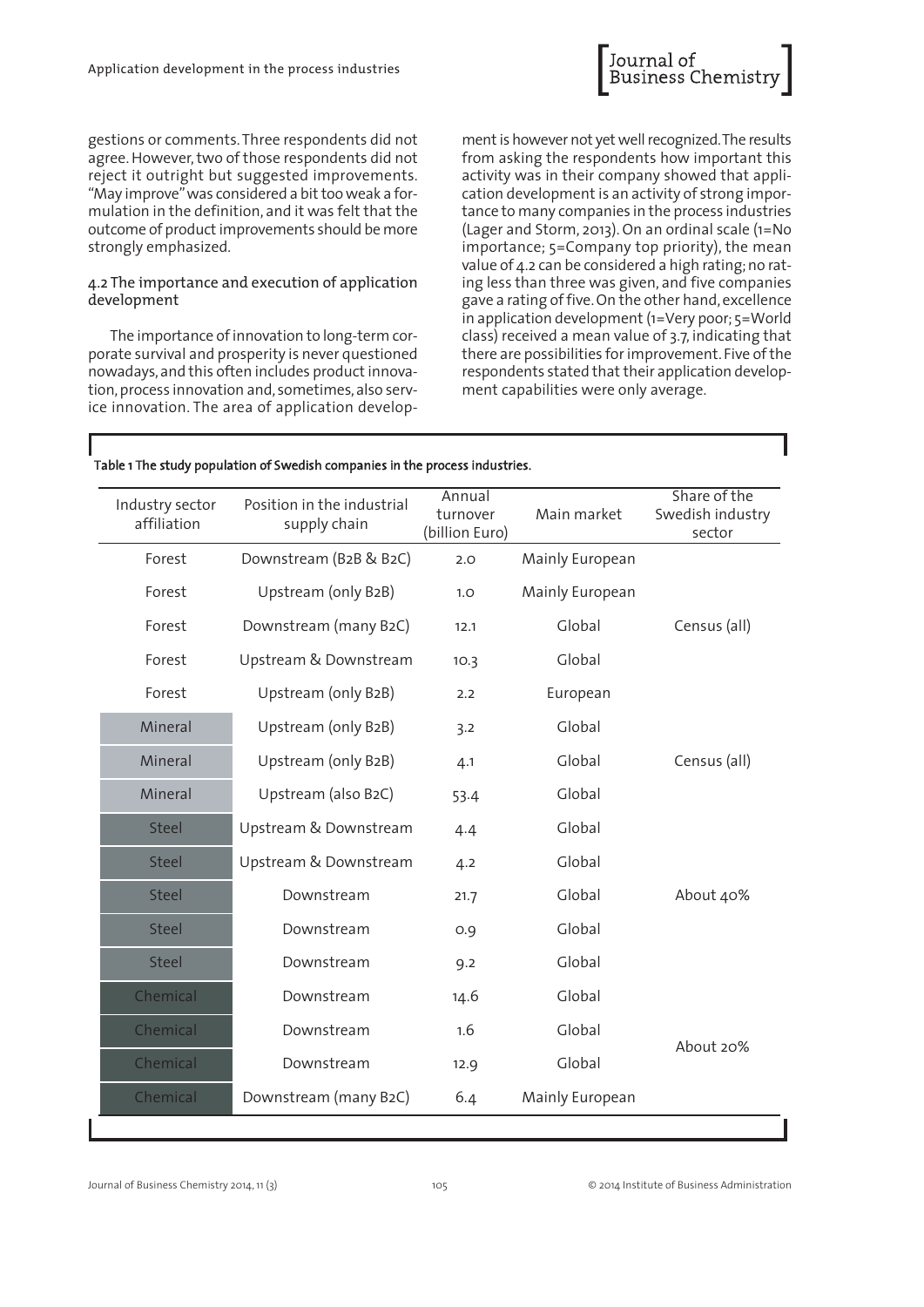4.3 Company drivers and expected customer outcomes

Journal of<br>Business Chemistr

#### 4.3.1Drivers for company application development

There may be different motives, "drivers", for companies to engage in application development, and the respondents were asked to rate the importance of a list of six potential drivers.This listis presented in Table 2 together with the means and standard deviations (Lager and Storm, 2013). The topranked driver was "An opportunity to build longterm sustainable customer relationships and secure future product sales (top line growth)"; it received a mean value of 4.6, and its largest number of fives stands out. The question is, unfortunately, "double-barrelled", as it covers two areas in one question. However, it clearly gives an important summary of overall objectives for application development. The second-highest-ranked driver, "An opportunity to learn about customer needs and feedback to own product development", received a mean value of 4.2, indicating another important aspect for application development in a company. It points out that one kind of development work in a company, application development in this case, provides important input to another development area, and, thus, that the company's development could benefit from a more holistic perspective on different kinds of innovation activities.

#### 4.3.2 Customer expected outcomes of application development

The customer may get different outcomes from

application development, and the questionnaire proposed the two alternatives as an improved production process or improved finished products. From the results presented in Figure 3, it is evident that both product improvement and process improvement are possible outcomes (Lager and Storm, 2013). Because of the limited number of respondents (two companies did miss to answer the associated questions), one cannot draw too definite conclusions from this material, but there seem to be rather different outcomes for individual companies, even within each sector. This may, of course, be related to different positions in the previously presented value chain in Figure 1 but possibly also to the different divisional affiliations of each respondent. The limited scope of this exploratory survey cannot determine which of these is the case. If one were to try to interpret the distribution at all, there is possibly a tendency for more customer product improvement in the steel industry compared to more customer process improvement for the mineral and forest industries. The large span between 100% improved customer processes to 80% improved customer products is interesting to reflect upon, as such.

4.4 Resource allocation and a suggested typology of application development

#### 4.4.1 Allocation of total company R&D expenditures to application development

Figure 4 presents the percentage of companies' yearly R&D expenditures allocated to application development by the bars shaded in dark grey.

| Drivers for application development                                                                                        | Mean | St.dev |
|----------------------------------------------------------------------------------------------------------------------------|------|--------|
| An opportunity to build long-term sustainable customer relationships and<br>secure future product sales, (top line growth) | 4.6  | O.6    |
| An opportunity to learn about customer needs and feedback to own product<br>development                                    | 4.2  | 1.0    |
| An opportunity to maintain product price margins if "price creep" is common,<br>(bottom line growth)                       | 3.5  | 1.2    |
| Giving a possibility to obtain a "lock-in" effect and make customers dependent<br>on the firm as a knowledge provider      | 3.4  | 1.2    |
| An important part of the "meta-product" or a "bundling tool" for other<br>associated products or services                  | 3.1  | 1.2    |
| Giving an opportunity to charge part of the costs or even make profit                                                      | 2.8  | 1.5    |
|                                                                                                                            |      |        |

#### Table 2 Potential drivers for companies to engage in application development.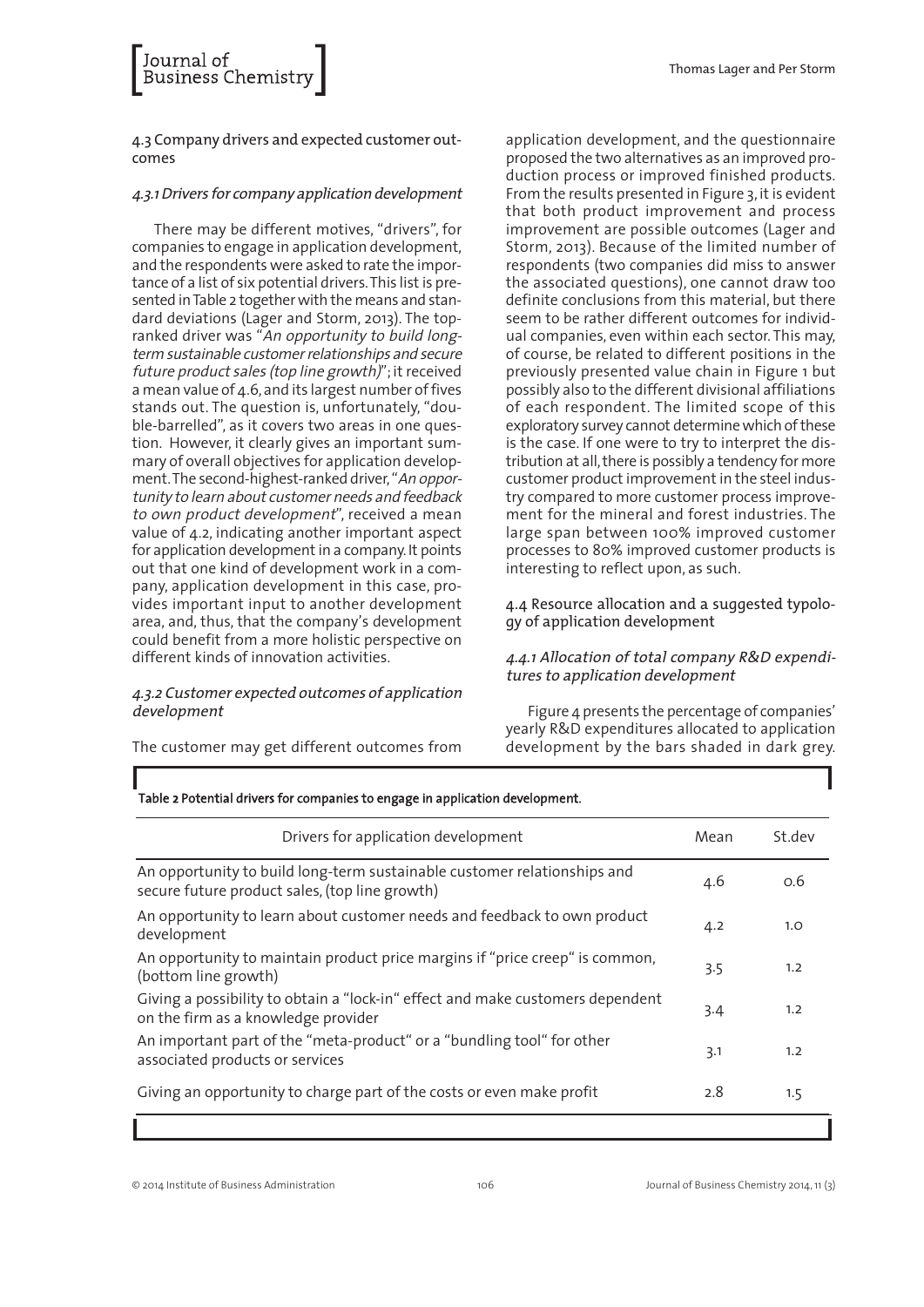

Resource allocation to application development with the customers varies between 5% and 100%, with a mean value of 31%.The results indicate that the various levels of companies'application development expenditures are more related to each company's business environment than to its belonging to a specific industry sector. Since an average of one third of total R&D spending is allocated to application development, it can be concluded that application development is a significant and important area of R&D for most of the companies in this study.





Figure 4 The percentage of companies' yearly R&D expenditures allocated to application development.

Journal of Business Chemistry 2014, 11 (3) 107 © 2014 Institute of Business Administration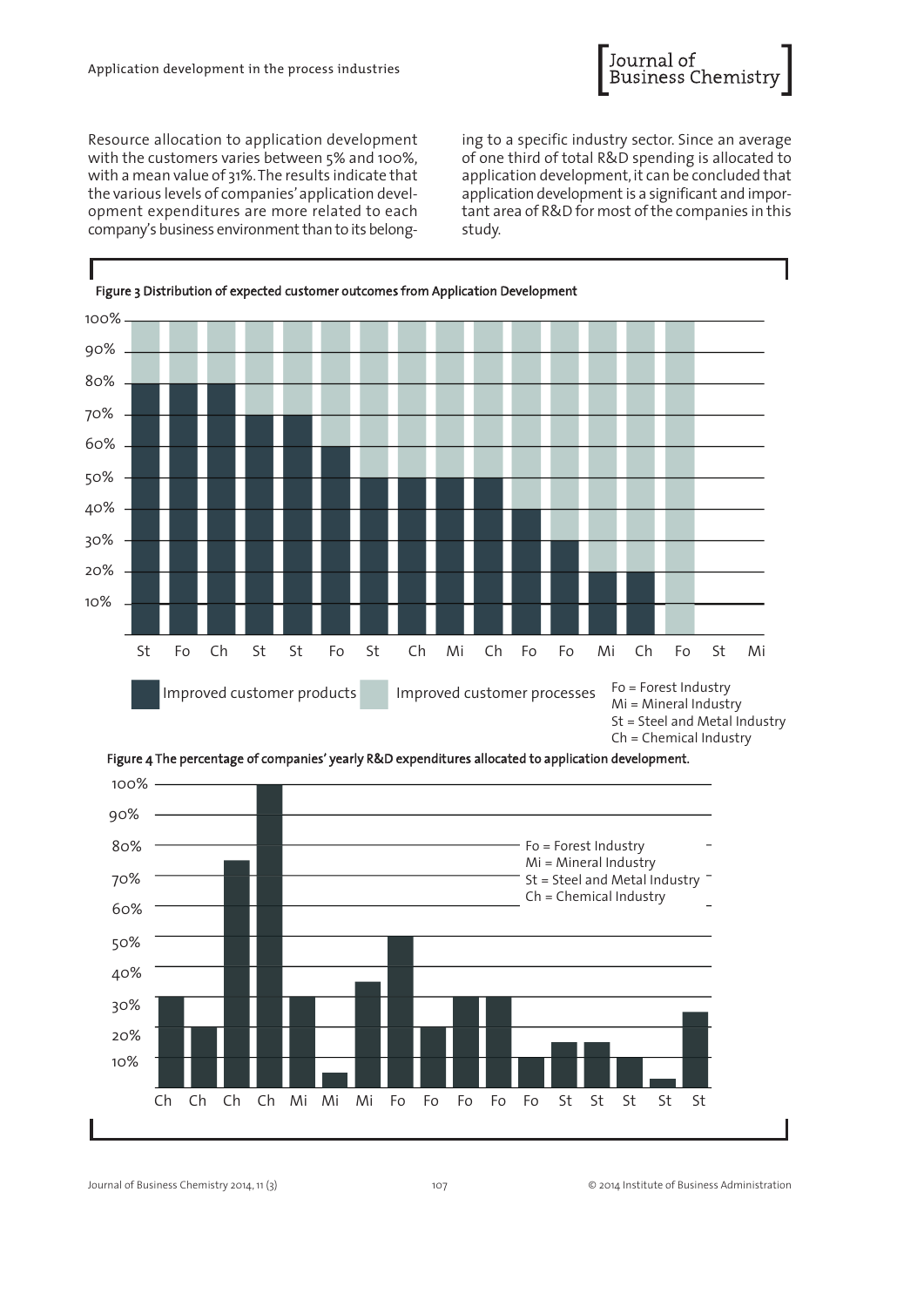

The percentage of application development expenditures allocated to collaboration with endusers is illustrated in Figure 5, showing the somewhat surprising fact that nearly all companies (82%) in this study actually collaborate in application development with the customers' customers. Resources for application development with endusers as part of overall application development expenditures vary from 0% to 65%, with a mean value of 10%. Also in this case, there seem to be little co-variation on an industry-sector level.

Accordingly,the main body of application development for most companies is carried out immediately downstream in the supply/value chain, since



Figure 6 A suggested typology of application development. The figures are mean values of respondents' distribution of resources for application development; adapted from Storm and Lager (2014).

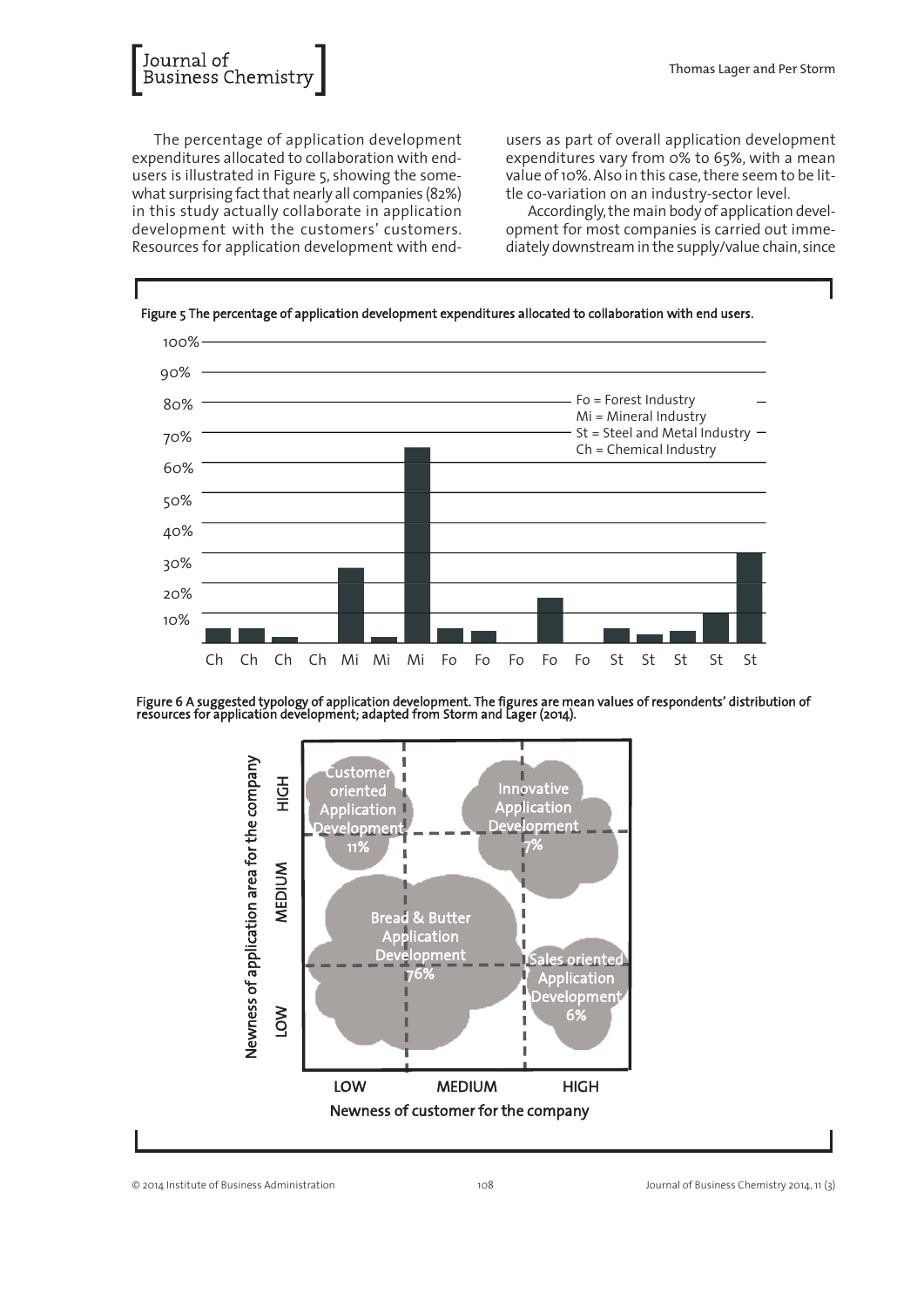only minor resources are used for collaborative work with the customers' customers (with the exception of one chemical and two forest companies who do not show any application development in collaboration with the customers' customers).

#### 4.4.2 Distribution of company application development resources - <sup>a</sup> typology

The respondents were asked to position and distribute their company application development expenditures using a matrix presented in the questionnaire. In the results analysis, the structural dimensions and scales from the original matrix were retained, but the number of areas in the matrix was reduced to four, a common practice in sociological data analysis (Barton,1955).Those four areas were also labeled by the authors in the research results analysis,thereby creating a typology of application development areas and of customers' different levels of newness. Figure 6 presents the results,where the figures are mean values. Selected associated comments from the respondents regarding the different areas of the matrix (presented in the following in italics), guided and highlight the labeling of the different matrix areas.

As presented in Figure 6,the main body of application development is carried out together with well-known customers and as application development oflittle newness to the company.The area "bread and butter application development" can thus be looked upon as a "comfort zone" for application development, since it seems to be an easily accessible area for application development. This area is obviously the "schwerpunkt" and focus for application development to which most company application development resources are distributed. One comment from the respondents:

This is where most application development is done with old customers improving the use of the supplying company's products. Application development in this area is focusing on cost effectiveness for both suppliers and customers. It is very important to have <sup>a</sup> good and open relationship with customers, in which you can discuss their process problems and try to find solutions to them.

The area "sales-oriented application development"can be looked upon as a "grey area"when it could be partly agglomerated with other businessand marketing activities. However, the different competence profiles of people involved (Lager and Storm, 2013) merit the inclusion of these activities as true company application development. One

comment from the respondents:

This is <sup>a</sup> natural area for companies expanding into new markets and using application development experiences to develop new customers.

The area "customer-focused application development" is analogous to the sales-oriented application development area. The cost-efficiency perspective and desire to retain existing customers may explain the higher figure in this area compared with that of sales-oriented application development. One comment from the respondents:

This is <sup>a</sup> truly customer-focus area, when you follow your(hopefully important) customers in their development activities. Application development in this area has <sup>a</sup> high chance of success because you can move into unchartered waters with <sup>a</sup> trusting and trustworthy partner. <sup>A</sup> key application development area to be in, when moving into new applications.

In the area of "innovative application development", it is possible that the overlap between product development activities is more common, since the newness of the application development area in combination with new customers may result in a need for more product adaptions.One comment from the respondents:

This is innovative application development in need of joint company internal technical and marketing efforts in the innovation process in order to implement new applications with new customers. <sup>A</sup> high-risk area but also with <sup>a</sup> high reward potential.

After using the matrix, the respondents were asked about its usefulness for the characterization of different kinds of application development.The mean value was 3.4, making it evident that the matrix did not appeal to all respondents; however, some respondents believed it was very useful, since 55% of the respondents rated the matrix with 4s or 5s.

#### 4.5 Selection of collaborative partners

Table 3 presents a summary of the empirical results. Around one third of companies'total R&D resources are allocated to application development as defined in this study and the figure for the Chemical industry stand out. Referring to the second column,the bulk of those resources are spent immediately downstream since the figures in this column show that only average 10% of the company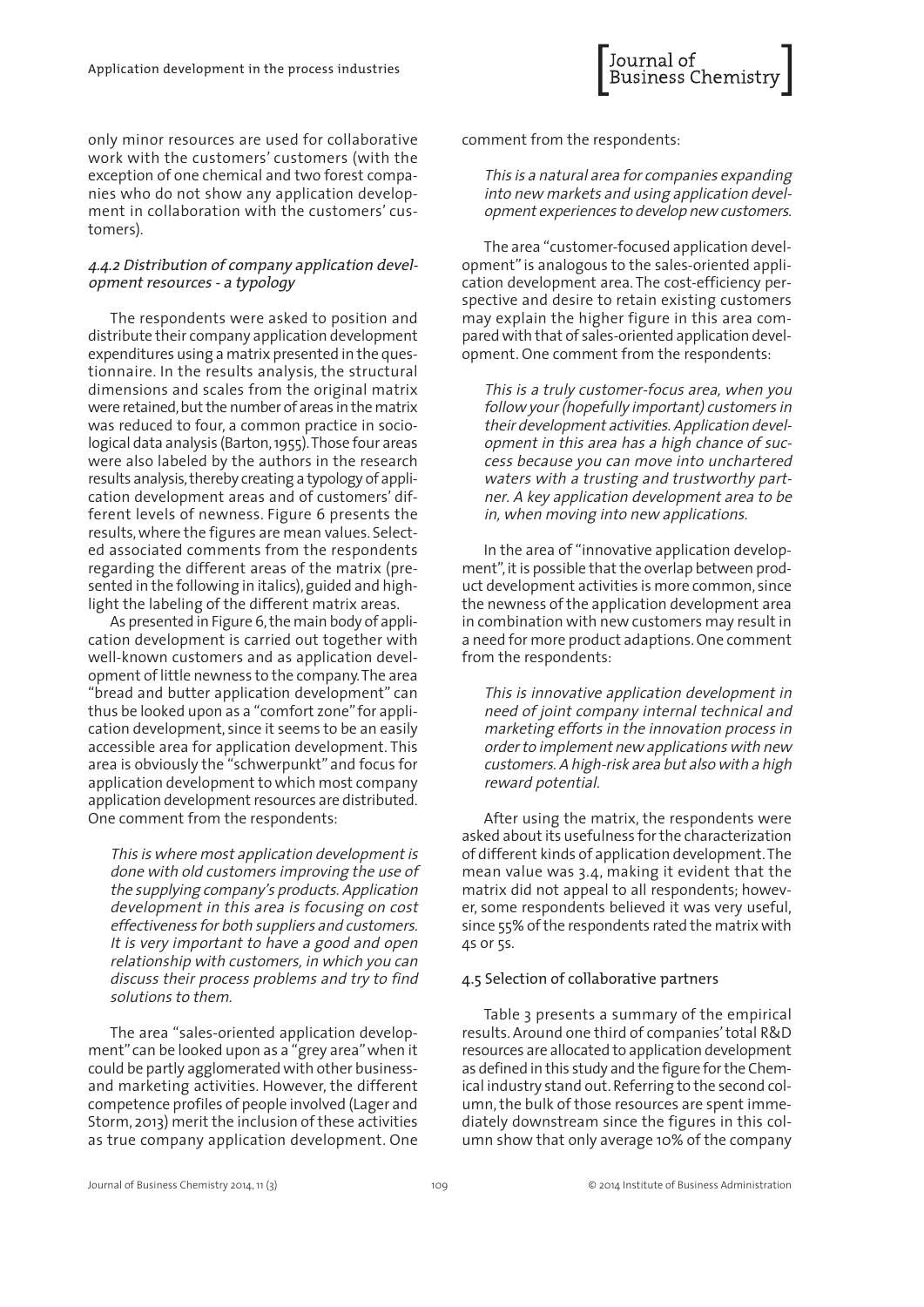

resources for application development are spent on application development with the customers' customers. Referring to the previously presented Figure 6, those resources are mainly allocated to well-known customers and application areas (the "bread and butter" area of application development). The companies in the chemical industries and, to some extent, the forest industries, stand out in terms ofthe amount oftotalresources allocated to application development and the amount of resources spent immediately down-stream in the supply chain. In column 3 it is shown that the majority of all companies in this study carry out application development with the customers'equipment suppliers. This indicates that collaboration between companies in the process industries and equipment suppliers is an important activity and an area of interest for further research (Lager and Frishammar, 2012).

4.6 Success factors and the application developer of excellence

Success factors for application development have been structured on three firm levels: strategic success factors,tactical success factors and operational success factors (Lager and Storm, 2012). Company strategic success factors are those for application development related to decisions and behaviour on the firm group level or R&D top management level. Tactical success factors in this study are those related to the capabilities of the application engineer and the personal traits of the application developer of excellence. Finally,operational success factors are those more related to the behaviour of application engineers in the context of,and collaboration with, customers.

#### 4.6.1 Strategic success factors

The respondents were asked to suggest potential areas for further improvement of their firms' application development on a strategic level. Several of these were left blank, possibly because they shared the same view as some other respondents who said outright that this kind of information was confidential. However, some of the respondents came up with suggestions for strategic success factors, presented as follows:

- Application development ought to be included in the company's business development activities and strategic planning.
- Necessary resources should be dedicated to this area,and they should be better co-ordinated in large companies.
- Potential areas for application development should be analysed better in order to identify opportunities that may have been overlooked, like improved logistics and material handling. Get away from too many inside-out perspectives.
- $\blacksquare$  Start a separate application development team focusing only on the development of new applications (becoming a trend-setter).

| Industry sector | R&D expenditures<br>allocated to<br>application<br>development | Percentage of application<br>development expenditures that carry out application<br>allocated to development<br>with the customers'<br>customer | Percentage of companies<br>development with the<br>customers' equipment<br>suppliers |
|-----------------|----------------------------------------------------------------|-------------------------------------------------------------------------------------------------------------------------------------------------|--------------------------------------------------------------------------------------|
| Chemical        | 56%                                                            | 3%                                                                                                                                              | 50%                                                                                  |
| Mineral         | 23%                                                            | 30%                                                                                                                                             | 100%                                                                                 |
| Forest          | 28%                                                            | 5%                                                                                                                                              | 80%                                                                                  |
| Steel           | 19%                                                            | 11%                                                                                                                                             | 80%                                                                                  |
| Total           | 31%                                                            | 10%                                                                                                                                             | 82%                                                                                  |

#### Table 3 Summary of empirical findings related to collaborative partners.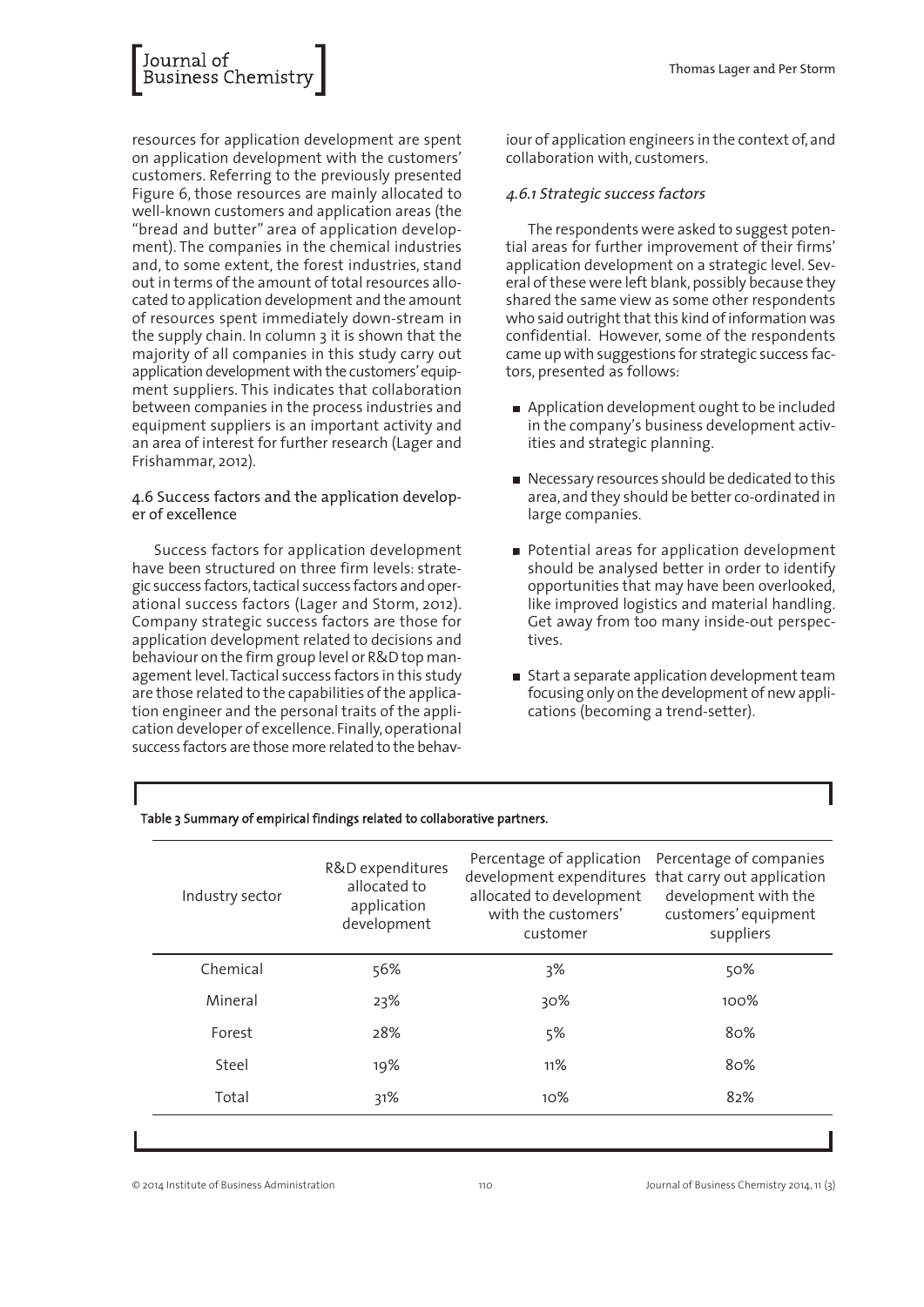■ There is a need for a better evaluation of the firm's application development and project screening methodology, also from an economic point of view.

#### 4.6.2 Tactical success factors

The respondents were asked to characterize the present and future "application engineer of excellence"(Lager and Storm,2012).This part ofthe questionnaire generated many traits of such a person; the following statement gives a flavor of the respondents' answers:

The application development engineer should first of all have an excellent knowledge about the customer's production processes and preferably own experience. It is important that he/she understands that each customer is "unique" and thus that the first move is to comprehend this uniqueness. The person should preferably have <sup>a</sup> university education as <sup>a</sup> platform. Product Manager, Company F

All answers were treated using an affinity technique, and the total answers were thus reduced into the four areas (italics) introduced as follows. An engineer with <sup>a</sup> solid background, preferably with a university education as a platform and recruited, if possible, from the customer industrial sector rather than from one's own ranks. As such, the person should have an excellent knowledge of the customers'production processes but additionally have a good commercial knowledge and business sense. In order to be able to carry out efficient application development, he/she must possess strong project management skills.That includes a strategic skill in project selection and a capability to "drive"his/her own organization more than the customer's organization and a capacity to complete started application development projects. Finally,the person should possess an eagerness to achieve results and an ability to work closely with marketing people.The application developer must be socially competent and generally pleasant behaviour is desirable, such as a quality of listening to the customer in order to understand his needs but also an ability to communicate well internally and with the customer.

The application developer must have an attitude that transfers a "win-win"application development goal to the customer and, last but not least, the application developer of excellence must have an *innovative personality*. The following traits were mentioned as belonging to such a personality:

■ A capacity to generate good "key ideas"

Journal of<br>Business Chemistr

- An open mind ready for new ideas
- Trustful and reliable in customer relations
- An easy-going and optimistic nature
- Having a general philosophy that each customer is unique and that the first move is to understand this uniqueness
- An instinctive behaviour of trying to imagine the impact of improved use of products supplied to the customer

Collaborating in either product or process innovation at the customers'premises is presumably a rather difficult undertaking that requires long experience by an application engineer.The respondents presented a list of personal qualities and skills that support this notion. It is, thus, not only necessary that the application development engineer have a solid engineering background and expert knowledge of the customer's product and process technology but he/she must also have strong project management skills, be socially competent and, probably foremost of all, be innovative! The conclusion is, thus, that selecting or recruiting such a person into an organization is an activity of strong importance and, thus, also very likely to be an important tactical success factor for application development.

#### 4.6.3 Operational success factors

Table 4 presents operational success factors in ranking order of the number of fives from the respondents. The top-ranked success factor received 12 fives out of 17,while the lowest-ranked received only 3. Out of the 15 potential success factors, the three top-ranked ones were:

1) Respect for the customer and the customer's arguments and points of view;

2) No problem for personnel to visit the customer's production site (willingness to travel);

3) Ability to estimate the process and product benefits for the customer (customer's "value in use").

Being a good listener is a virtue that is often preached by salespeople as a way to discover a customer's needs. The second success factor stresses the importance of visiting the customer, a fact that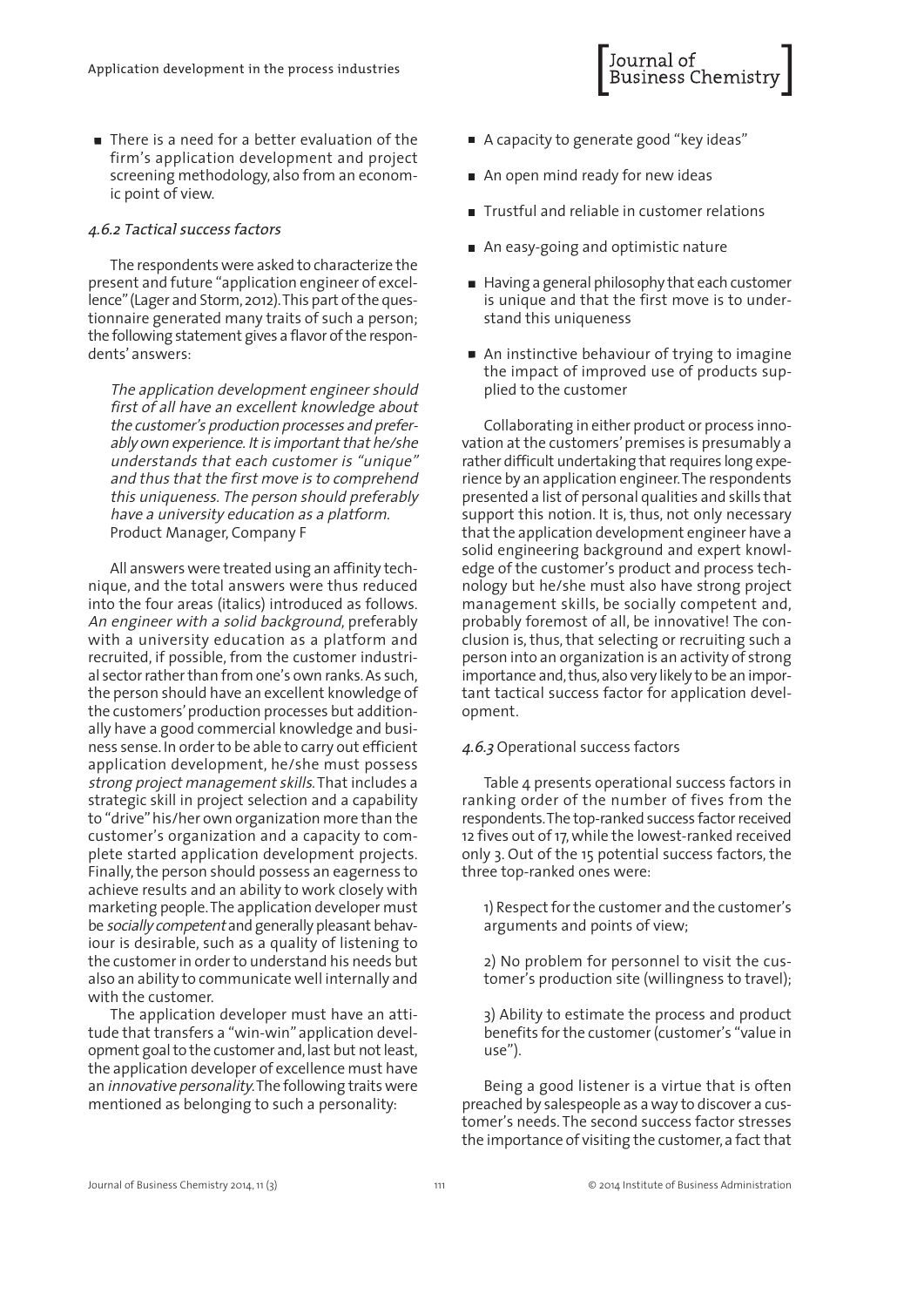may sound trivial but, nevertheless, is the most important prerequisite for every successful application development project.The third success factor points out the importance of trying to estimate customer benefits received from application development.

# <sup>5</sup> Discussions and managerial implica- tions

If a company recognizes the topical area of application development as relevant and important, it is recommended that it should not only be dis-

#### Table 4 Success factors for application development presented in ranking order using number of fives.

|                                                                                                                                                                                                                         |                 | Total |     | Forest Mineral Steel Chem. |                               |     |     |
|-------------------------------------------------------------------------------------------------------------------------------------------------------------------------------------------------------------------------|-----------------|-------|-----|----------------------------|-------------------------------|-----|-----|
| Success factor                                                                                                                                                                                                          | No. of<br>fives |       |     |                            | Mean Std. Mean Mean Mean Mean |     |     |
| A respect for the customer's and arguments and<br>points of view                                                                                                                                                        | 12              | 4.7   | 0.5 | 4.8                        | 4.3                           | 4.6 | 5.0 |
| No problem for personnel to visit the customer's<br>production site (willingness to travel)                                                                                                                             | 10              | 4.4   | O.9 | 5.0                        | 3.7                           | 4.0 | 4.7 |
| An ability to estimate the process or product benefit<br>for the customers' customer's "Value in use"                                                                                                                   | 10              | 4.2   | 1.2 | 4.8                        | 4.3                           | 3.4 | 5.0 |
| An understanding how the company's own product<br>will function together with the customer's other raw<br>materials or commodities                                                                                      | 9               | 4.4   | O.7 | 4.8                        | 4.3                           | 3.8 | 4.7 |
| A good knowledge of the company's own products<br>and their applications (an intimate understanding<br>when the company's own product is functioning well<br>or not so well for the customer)                           | 8               | 4.4   | 0.6 | 4.4                        | 4.7                           | 4.4 | 4.0 |
| Regular Application Development meetings or<br>seminars with the customer                                                                                                                                               | 8               | 4.1   | 1.0 | 4.6                        | 4.0                           | 3.6 | 4.3 |
| An ability to select the proper form for contacts; a<br>good speaking partner (meetings, seminars, etc.)                                                                                                                | 7               | 4.0   | 1.1 | 3.8                        | 4.7                           | 4.2 | 4.0 |
| An ability to select the proper form for development<br>(more or less formal projects, trouble-shootinig, etc.)                                                                                                         | 7               | 4.2   | 0.8 | 4.4                        | 4.3                           | 4.0 | 4.0 |
| Easy for customers to contact company<br>representatives for Application Development                                                                                                                                    | 7               | 3.9   | 1.2 | 4.4                        | 4.3                           | 3.4 | 3.0 |
| Not afraid to make suggestions for new solutions to<br>the customer (self assured)                                                                                                                                      | 7               | 4.3   | O.7 | 4.8                        | 3.7                           | 4.4 | 4.3 |
| An ability to reach a mutual agreement on where to<br>conduct the development work (at own company's<br>test facilities, customer test facilities or other external<br>test centres)                                    | 6               | 3.8   | 1.1 | 4.6                        | 3.7                           | 3.8 | 3.3 |
| An ability to select the cheapest and/or best test envi-<br>ronment for the application development project<br>(simulation, laboratory, test work pilot plant test work<br>or tests in the customer's production plant) | 5               | 3.4   | 1.3 | 3.6                        | 3.0                           | 3.4 | 4.0 |
| A transparent work process that has been communi-<br>cated well to the customer                                                                                                                                         | 4               | 3.6   | 1.0 | 4.4                        | 3.3                           | 3.6 | 2.3 |
| A good command of the customer's language or<br>preferred second language                                                                                                                                               | 4               | 3.9   | 0.9 | 4.4                        | 4.0                           | 3.8 | 3.7 |
| Flexibility in working hours with the customer                                                                                                                                                                          | 3               | 3.3   | 1.0 | 3.2                        | 3.3                           | 3.6 | 3.3 |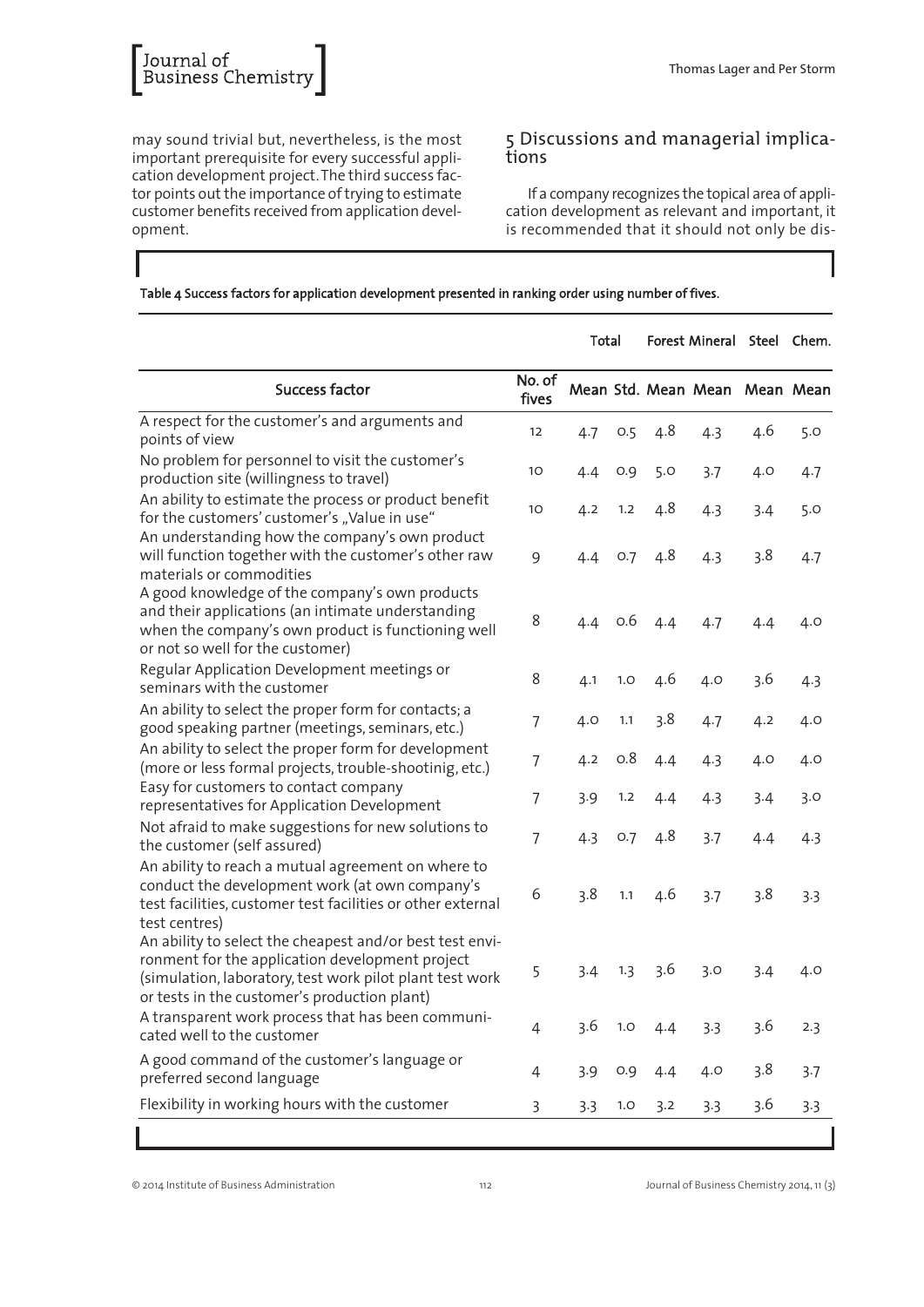Journal of<br>Business Chemistry

cussed on an R&D management level but also be elevated to the group management level, taking a fresh look at the company's present application development activities and also reviewing project screening and resource allocation. It is also suggested that the company could use the presented results from this study in their own improvement efforts, not only to develop complementary company-specific drivers for application development but also to benchmark the importance forthe company ofthe potential drivers presented in this article. On a company strategic level, it is important to distinguish between supplier-customer collaborations on a project-by-project basis and collaborations on a strategic level, when application development is viewed from a long-term, holistic perspective. On a company tactical level, since application development often requires a substantial share of the supplying company's technical resources, it is also important to carefully analyse with whom to collaborate. The presented matrix has, then, the potential to be useful in discussions of what application development is all about and with whom to collaborate, thus helping to "projectify" such development activities. It might then also be appropriate to consider whether the balance between different types of application development activities is good or,conversely,whether strategic changes are needed in the future.

Since collaborating in either product or process innovation at the customers' premises is presumably a rather difficult undertaking requiring long experience,the company ought not only to be constantly on the lookout for persons with such skills but should also plan skill development of existing staff that includes providing proper supplementary training, if needed. The list of potential personal traits for an application development engineer could be an embryo and a template for exploring this area further;it could also be developed into some sort of benchmarking instrument for management use in discussions with the staff. The rated list of operational success factors, together with the list of new potential success factors for application development, can be used as a guideline and trigger for internal discussions of good behaviour on a more company operational level.The application engineer, with an intimate knowledge of the company's products and their uses in the customers' production processes,is in an excellent position to set up development activities in collaboration with the customer's production experts in order to improve the customer's overall production economy and to add value to the customer's production system. Improved use of the supplying company's products on the customer's premises may, however, also give interesting opportunities to improve

and add value to the customer's products.The latter is an area probably not so well explored in some companies, since it requires good relations not only with the customer's process development organization but also with its product development teams. A company that today focuses on either product or process innovation as customer outcomes could possibly benefit from reflecting on whether the other alternative is also worth exploring.Depending on whether the target is product or process improvements for the customer, this may possibly require different application development strategies and, by extension, different skills in application development.

## 6 Conclusions and further research

Improving company market shares in B2B customer relations not only depends on competitive products but also on the collaborative development of the customer's use of those products. The importance of a company's product and process development is not usually questioned at the top management level, and the results of this study suggest that application development should also be considered a complementary and important aspect of company R&D in the process industries.

This has been illustrated in Figure 7, and the study area has because of that been given a black shading. Another area of importance for companies in the process industries is raw-material development. This area is not normally discussed and has thus been given no shading at all, symbolizing that this is a "white space" on the R&D Management research map for the process industries. It is important not only to balance company total resources and capabilities for all four different development activities well but also to improve company work-processes that facilitate their integration and synergy. The arrows to the right in the figure are thus symbolizing the material flow, while the arrows to the left are symbolizing the necessary flow of information and customer demands that should be progressed backwards into the company organization.

However, the outcome of application development in collaboration with company customers may vary significantly in the "customer process/customer product" development space. Whether improving the customer's product performance (top-line growth for the customer) or reducing the customer's process costs (bottom-line growth for the customer) or both, the area of application development should be considered in the future as a development area of importance equal to that of product development and process development in the process industries.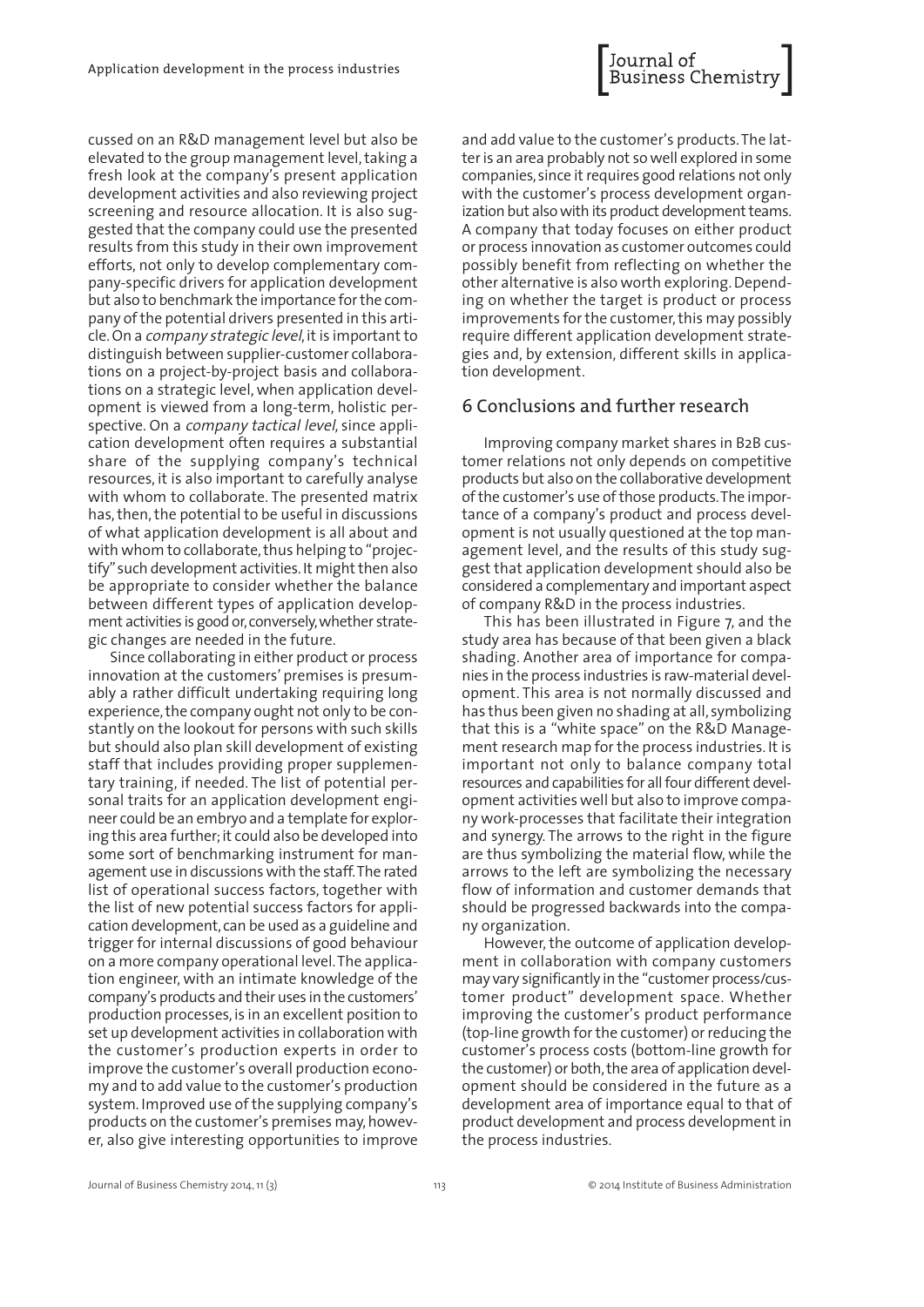# Journal of<br>Business Chemistr

Moreover, product development projects in the process industries may,in a three dimensional development space,also contain a share of process development and application development. Because of that, it is important not only to balance company total resources and capabilities for all three different development activities well but also to improve company work-processes that facilitate their integration and synergy. Application development, as an institutionalized function in firms in the process industries,focuses on bridging the gap between a product supplier's knowledge ofthe product's performance scope and the customer's knowledge of its production process requirements and demands on delivered products. Therefore, identifying the required capabilities for mediating between these knowledge pools is highly relevant and seems to be a missing piece in the collaboration and open innovation management literature. One limitation of this study is that the study population includes only process companies that are based in Sweden. However, because most of them have production plants and customers on a global market, it is argued that the research findings may be relevant and of value to the larger worldwide population of interest.

Not only does this look like an interesting new avenue for further research, but the present research results can already give initial suggestions for company improvements. It is evident from this study that both product and process improvements are possible customer outcomes from application development. Since most studies on supplier-customer relations focus only on product innovation improvements for the customer, the findings are new evidence that ought to be considered in further research.The different possible targets forthe application developer may thus require quite different approaches and personal capabilities, which may be of interest for further exploration. Because application development is mainly carried out at the customer's premises, sometimes in a close collaboration with equipment suppliers and customers' customers (end-users), the development of formal work processes for application development is recommended for further research. Prior research has paid less attention to innovation in the process industries than to innovation in other manufacturing industries.Previous research on managing innovation in the process industries has focused mainly on product development and to a lesser extent on the area of developing new process technology. Application development is now another area that should be added in innovation management research.

# 7 Acknowledgements

We sincerely thank all respondents for spending their valuable time answering the long questionnaire. An early version of this paper was presented at the R&D Management conference 2014 in Stuttgart. Many thanks to the two anonymous reviewers of this paper. You provided both helpful



© 2014 Institute of Business Administration 114 Journal of Business Chemistry 2014, 11 (3)